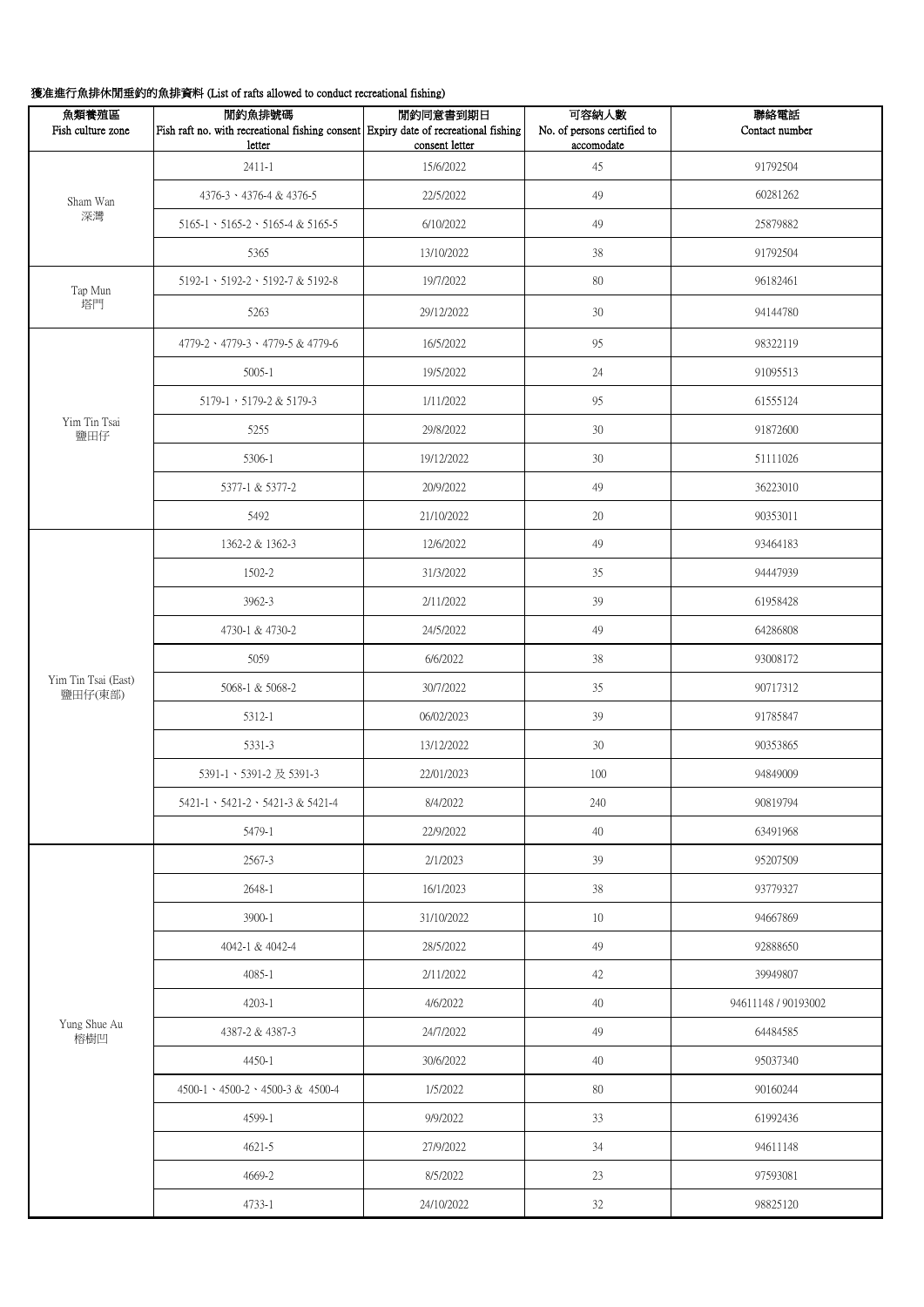| 魚類養殖區<br>Fish culture zone | 閒釣魚排號碼<br>Fish raft no. with recreational fishing consent Expiry date of recreational fishing<br>letter | 閒釣同意書到期日<br>consent letter | 可容納人數<br>No. of persons certified to<br>accomodate | 聯絡電話<br>Contact number |
|----------------------------|---------------------------------------------------------------------------------------------------------|----------------------------|----------------------------------------------------|------------------------|
|                            | 4868-2                                                                                                  | 7/12/2022                  | $36\,$                                             | 94839665               |
|                            | 4872-1                                                                                                  | 1/8/2022                   | 34                                                 | 68091229               |
|                            | 4875-1                                                                                                  | 27/1/2023                  | $38\,$                                             | 93779327               |
|                            | 4993-1 \ 4993-2 & 4993-3                                                                                | 29/6/2022                  | 100                                                | 24375247               |
| Yung Shue Au<br>榕樹凹        | 5150-1 & 5150-3                                                                                         | 29/5/2022                  | 49                                                 | 93771167               |
|                            | 5176-2                                                                                                  | 18/4/2022                  | 38                                                 | 94611148 / 90193002    |
|                            | 5368-1、5368-2 及 5368-3                                                                                  | 25/6/2022                  | 49                                                 | 92110439               |
|                            | 5451-1                                                                                                  | 10/01/2023                 | 30                                                 | 90353501               |
|                            | 5498-1 及 5498-2                                                                                         | 10/01/2023                 | $40\,$                                             | 96375815               |
|                            | 5523-1 及 5523-2                                                                                         | 31/5/2022                  | 39                                                 | 68882626               |
| Lo Fu Wat<br>老虎笏           | 4877-9                                                                                                  | 3/1/2023                   | $28\,$                                             | 93771167               |
|                            | $5070 - 1$                                                                                              | 22/3/2022                  | $40\,$                                             | 94441844               |
| Kai Lung Wan               | 5087                                                                                                    | 24/4/2022                  | $38\,$                                             | 94358592               |
| 雞籠灣                        | 5174                                                                                                    | 29/4/2022                  | 36                                                 | 94624970               |
|                            | 5325-1 & 5325-2                                                                                         | 27/5/2022                  | 91                                                 | 69848813               |
|                            | 4061                                                                                                    | 1/9/2022                   | 100                                                | 24375247               |
|                            | 4072-1 & 4072-2                                                                                         | 1/9/2022                   | $80\,$                                             | 24375247               |
|                            | 4214                                                                                                    | 4/9/2022                   | $30\,$                                             | 90482004               |
|                            | 4353-1                                                                                                  | 23/11/2022                 | $30\,$                                             | 62909243               |
| Kau Sai                    | 4454-1 & 4454-3                                                                                         | 1/9/2022                   | $100\,$                                            | 90482004               |
| 滘西                         | 4605-2                                                                                                  | 16/3/2022                  | 39                                                 | 90184430               |
|                            | 4826                                                                                                    | 27/12/2022                 | 49                                                 | 95357863               |
|                            | 4865                                                                                                    | 2/10/2022                  | 39                                                 | 90482004               |
|                            | 4921                                                                                                    | 18/4/2022                  | 39                                                 | 90184430               |
|                            | 5295                                                                                                    | 22/8/2022                  | $25\,$                                             | 95357863               |
|                            | 5066-1                                                                                                  | 5/12/2022                  | 39                                                 | 22073117               |
| Ma Nam Wat                 | 5099                                                                                                    | 20/6/2022                  | 49                                                 | 92381770               |
| 麻南笏                        | 5123-1 \ 5123-2 & 5123-3                                                                                | 15/1/2023                  | 98                                                 | 95121356               |
|                            | 5258                                                                                                    | 9/10/2022                  | 33                                                 | 91014683               |
| Po Toi O<br>布袋澳            | 5360                                                                                                    | 18/11/2022                 | 30                                                 | 90354455               |
|                            | 2019                                                                                                    | 11/5/2022                  | 85                                                 | 90563632               |
| Tai Tau Chau<br>大頭洲        | 4317-3                                                                                                  | 6/3/2022                   | $80\,$                                             | 63214708               |
|                            | 4704-1 & 4704-2                                                                                         | 13/10/2022                 | 49                                                 | 69891234               |
|                            | 4881                                                                                                    | 6/5/2022                   | 48                                                 | 90563632               |
|                            | 5212                                                                                                    | 24/5/2022                  | 30                                                 | 64218819               |
|                            | 5353                                                                                                    | 16/3/2022                  | $38\,$                                             | 93397856               |
|                            | 5463                                                                                                    | 17/3/2022                  | 64                                                 | 93836007               |